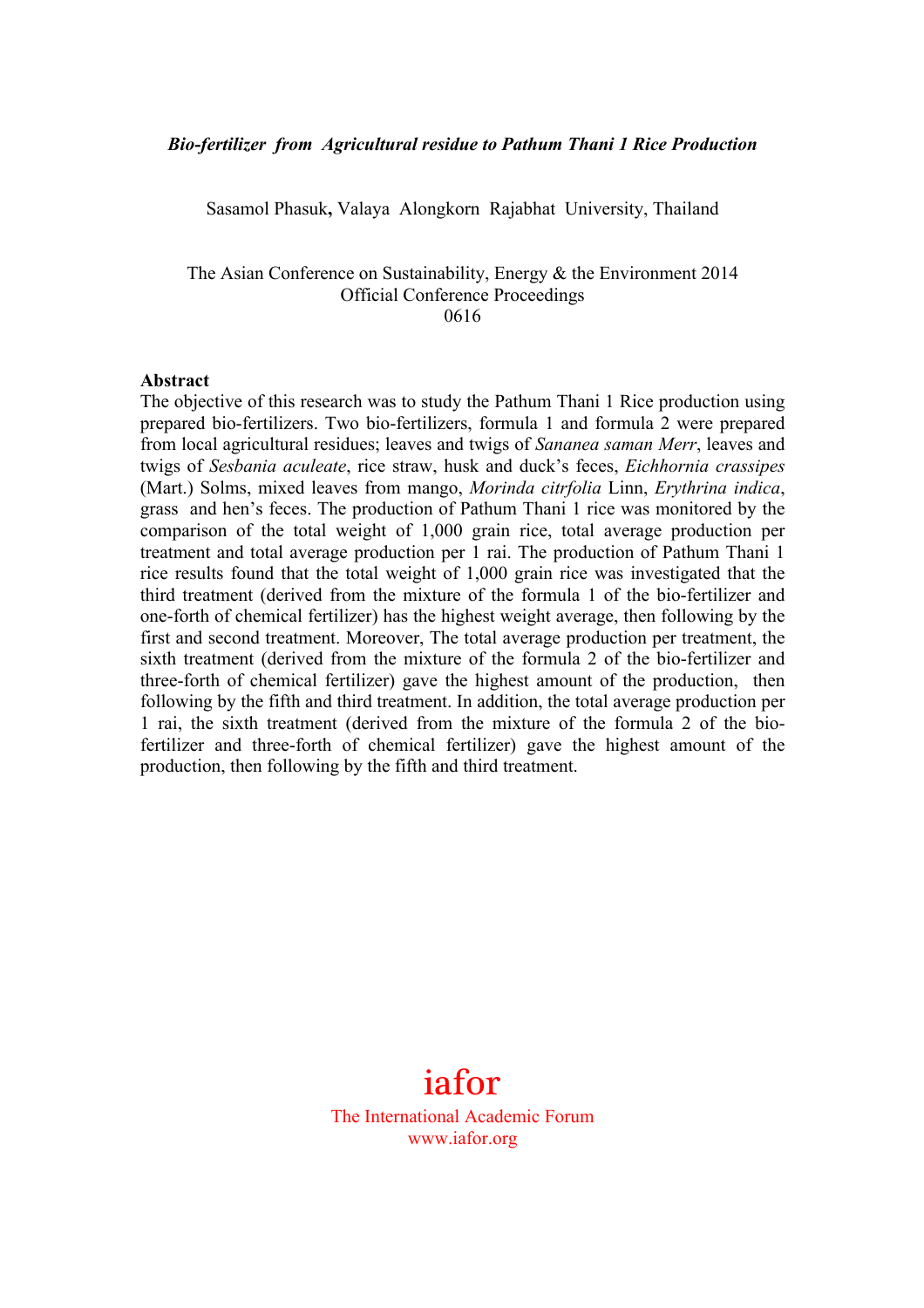### **Introduction**

Rice is the main source of food for Thai people as well as other neighbor countries namely Laos, Cambodia, Vietnam, Myanmar and China. Farmers in the past often fertilized rice sprouts with natural or organic fertilizer. After the replacement of chemical fertilizer which contained more nutrients for rice in following periods, the growth and the products had increased. However, the use of chemical fertilizer can cause bad effects to environment for example, the lack of natural nutrients in the soil which damages the soil quality. Farmers often solve the problem by adding more chemical fertilizer which produced more expenses in farming. Moreover, in chemical fertilizers also contain heavy metals which are going to be stored in the soil and water and spoil the quality of it. Therefore, researcher is interested in using the left-over of farming materials and plants in the local area to develop bio-fertilizer which can provide enough nutrients for Pathum Thani 1 Rice. ( *Oryza sativa* L.; GRAMINEAE)



Pathum Thani 1 Rice is very popular in Singburi Province. It is fragrant rice, withstands light and its height is about 104-133 centimeters, smooth and almost sticky when cooked. The rice seeds look similar to Jasmine Rice and can withstand brown plant louses and leaf blight disease. As a result, researcher wants to observe the products of this rice which are fertilized by the developed bio-fertilizer.

### **Objective**

1.To develop bio-fertilizer from local agricultural residues for Pathum-Thani 1 Rice. 2.To study the increasement of Pathum Thani 1 Rice after fertilized by the biofertilized.

### **Materials and Methods**

There are two formulas. Both are made from various parts of local plants.

# **1. Bio-Fertilizer Formula 1**

### **Material**s

- 1. Leaves and twigs of *Sananea saman* Merr 14 Kilograms
- 2. Leaves and twigs of *Sesbamia aculeate* 14 Kilograms
- 3. Rice straw 16 Kilograms

| Kilograms            |
|----------------------|
| Kilograms            |
|                      |
| Suggested rate based |
| Suggested rate based |
|                      |
|                      |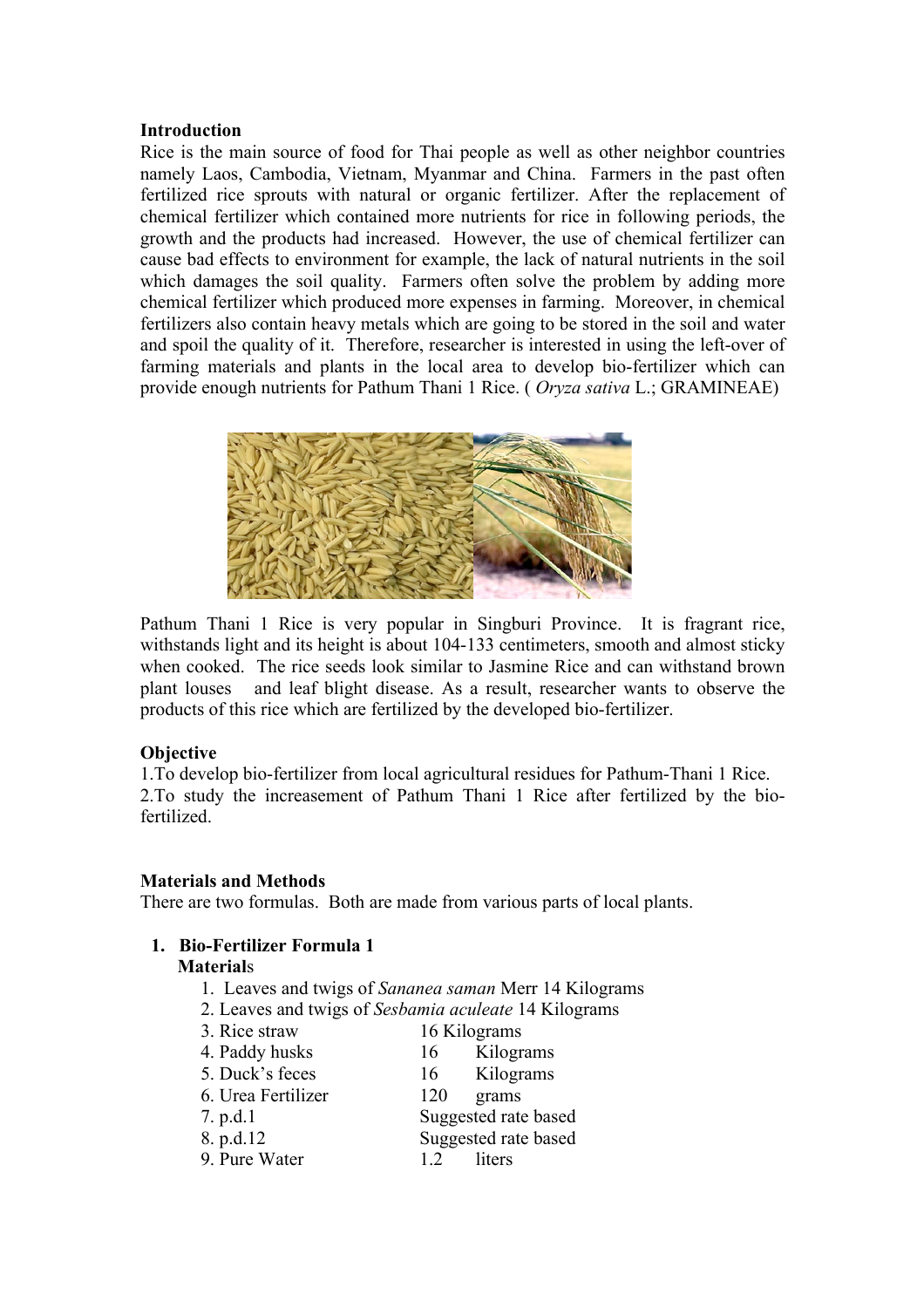## **Methods**

1. Mix animal feces and other plants from number 1-5 together.

2. Dissolve 1 in 1.2 liters of water. Stir for 10 minutes then pour into the mixing

materials from number 1) until the percentage of moisture reaches 60. (Testing by gripping the mix ingredients, it will merge together into a ball but not sticky. When it is dropped from the height about 1 meter, the ball will break but still has the fingerprint on its surface.)

3. Set the fertilizer at the height about 15-30 centimeters. Cover it with canvas or other material that is capable. Hays and piles of leaves can be used in order to keep fertilizer damp.

4. Flip the pile back and forth and water it every 10 days until the materials decompose into natural fertilizer.

5. Add p.d.12 when the materials are fully decomposed into fertilizer.

## **2. Bio-Fertilizer Formula 2**

### **Material**s

- 1. *Eichhornia crassipes*(Mart.)Solm leaves 8 Kilograms
- 2. Mango leaves, *Sananea saman* Merr leaves, *Morinda Critifolia* Linn. and *Erythrina indica* leaves 16 Kilograms 3. Grass 8 Kilograms 4. Rice straw 8 Kilograms 5.Fresh husks 8 Kilograms 6. Paddy husks 8 Kilograms 7. Hen's feces 8 Kilograms 8. Brans 8 Kilograms
- 9. Biofermentation 3 tables with molasses 3 tables dissolve in water 20 liters 10. p.d.12 Suggested rate based

## **Methods**

1. Mix materials number 1-8 together.

2. Water the biofermentation into the mix until the percentage of moisture reaches 60. Set the fertilizer at the height about 15-30 centimeters. Cover it with canvas or other materials e.g. hays or leaves in order to keep the fertilizer damp.

3. Flip the pile back and forth and water it every 10 days until all materials are decompose into natural fertilizer.

4. When materials are decompose into fertilizer, add p.d.12

### **3. The Experiment of the Bio-fertilizer in the rice fields.**

We did the experiment with 10 treatment, 3 times each

- 1.  $1^{st}$  treatment with bio-fertilizer formula 1
- 2. 2nd treatment with bio-fertilizer formula 2
- 3.  $3<sup>rd</sup>$  treatment with bio-fertilizer formula 1 and  $\frac{1}{4}$  of chemical-fertilizer
- 4.  $4<sup>th</sup>$  treatment with bio-fertilizer formula 2 and  $\frac{1}{4}$  of chemical-fertilizer
- 5.  $5<sup>th</sup>$  treatment with bio-fertilizer formula 1 and  $\frac{3}{4}$  of chemical-fertilizer
- 6.  $6<sup>th</sup>$  treatment with bio-fertilizer formula 2 and  $\frac{3}{4}$  of chemical-fertilizer
- 7.  $7<sup>th</sup>$  treatment with bio-fertilizer formula 1 and  $\frac{1}{2}$  of chemical-fertilizer
- 8.  $8<sup>th</sup>$  treatment with bio-fertilizer formula 2 and  $\frac{1}{2}$  of chemical-fertilizer
- 9.  $9<sup>th</sup>$  treatment with chemical-fertilizer
- 10.  $10^{th}$  treatment with no fertilizer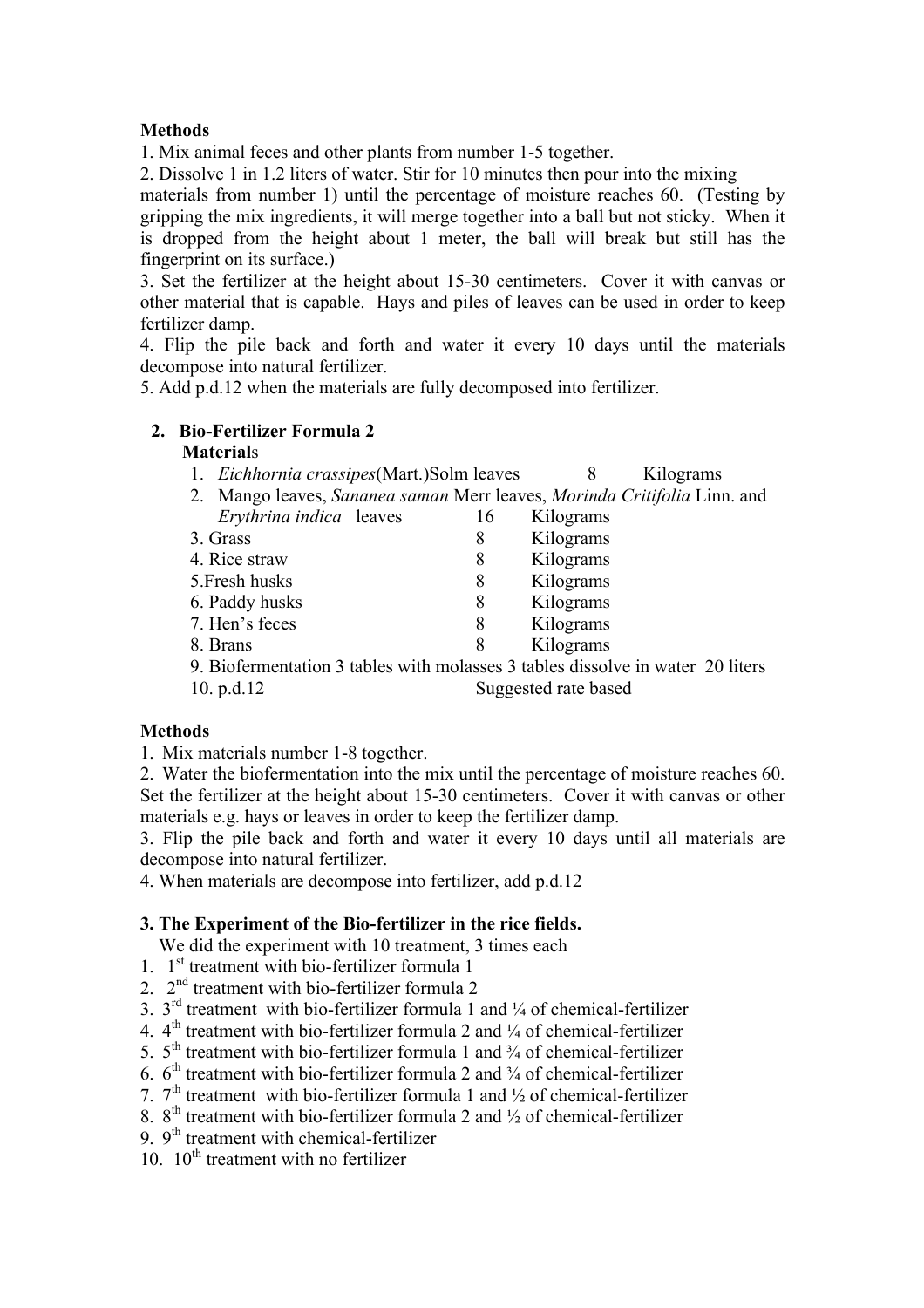### **Results**

| treatment                                                                | Weight of Rice<br>$1,000$ seeds<br>(grams) | Average of<br>products/treatment<br>(grams) | Average of<br>products/Plantation<br>(1 rai; kilograms) |
|--------------------------------------------------------------------------|--------------------------------------------|---------------------------------------------|---------------------------------------------------------|
| bio-fertilizer<br>formula 1                                              | 28.2351                                    | 4274.1400                                   | 341.9310                                                |
| bio-fertilizer<br>formula 2                                              | 27.8885                                    | 4255.6667                                   | 340.4530                                                |
| Bio-fertilizer<br>formula 1+<br>Chemical-fertilizer<br>$\frac{1}{4}$     | 29.9280                                    | 4438.5100                                   | 355.0810                                                |
| Bio-fertilizer<br>formula $2 +$<br>chemical-fertilizer<br>$\frac{1}{4}$  | 27.5009                                    | 4025.0770                                   | 322.0060                                                |
| Bio-fertilizer<br>formula $1 +$<br>chemical-fertilizer<br>$\frac{3}{4}$  | 27.0264                                    | 5770.4970                                   | 461.4000                                                |
| Bio-fertilizer<br>formula $2 +$<br>chemical-fertilizer<br>$\frac{3}{4}$  | 27.8279                                    | 5875.6800                                   | 470.0540                                                |
| Bio-fertilizer<br>formula 1+<br>Chemical-<br>fertilizer $\frac{1}{2}$    | 26.6646                                    | 3858.6100                                   | 308.6890                                                |
| Bio-fertilizer<br>formula $2 +$<br>chemical-<br>fertilizer $\frac{1}{2}$ | 26.7475                                    | 4356.8030                                   | 348.5440                                                |
| Chemical-fertilizer                                                      | 25.8885                                    | 4056.6500                                   | 324.5320                                                |
| No fertilizer                                                            | 27.2472                                    | 3658.8770                                   | 292.7100                                                |

### **Conclusion and Discussion**

1. In scale of 1,000 rice seeds; third treatment (Bio-fertilizer formula  $1 + \frac{1}{4}$  of chemical-fertilizer) weighs the most, first treatment (Bio-fertilizer formula 1) weighs secondly and second treatment (Bio-fertilizer formula 2) weighs thirdly.

2. Average of products/ treatment; Sixth treatment (Bio-fertilizer formula  $2 + \frac{3}{4}$  of chemical-fertilizer) gives the largest amount of average products while fifth treatment (bio-fertilizer formula  $1 + \frac{3}{4}$  of chemical-fertilizer) and third treatment (bio-fertilizer formula  $1 + \frac{1}{4}$  of chemical fertilizer) gives lesser product in orderly.

3. Average of products/Plantation(1 rai) ; Sixth treatment (Bio-fertilizer formula  $2 +$ ¾ of chemical-fertilizer) gives the largest amount of products per plantation while fifth treatment (bio-fertilizer formula  $1 + \frac{3}{4}$  of chemical-fertilizer) and third treatment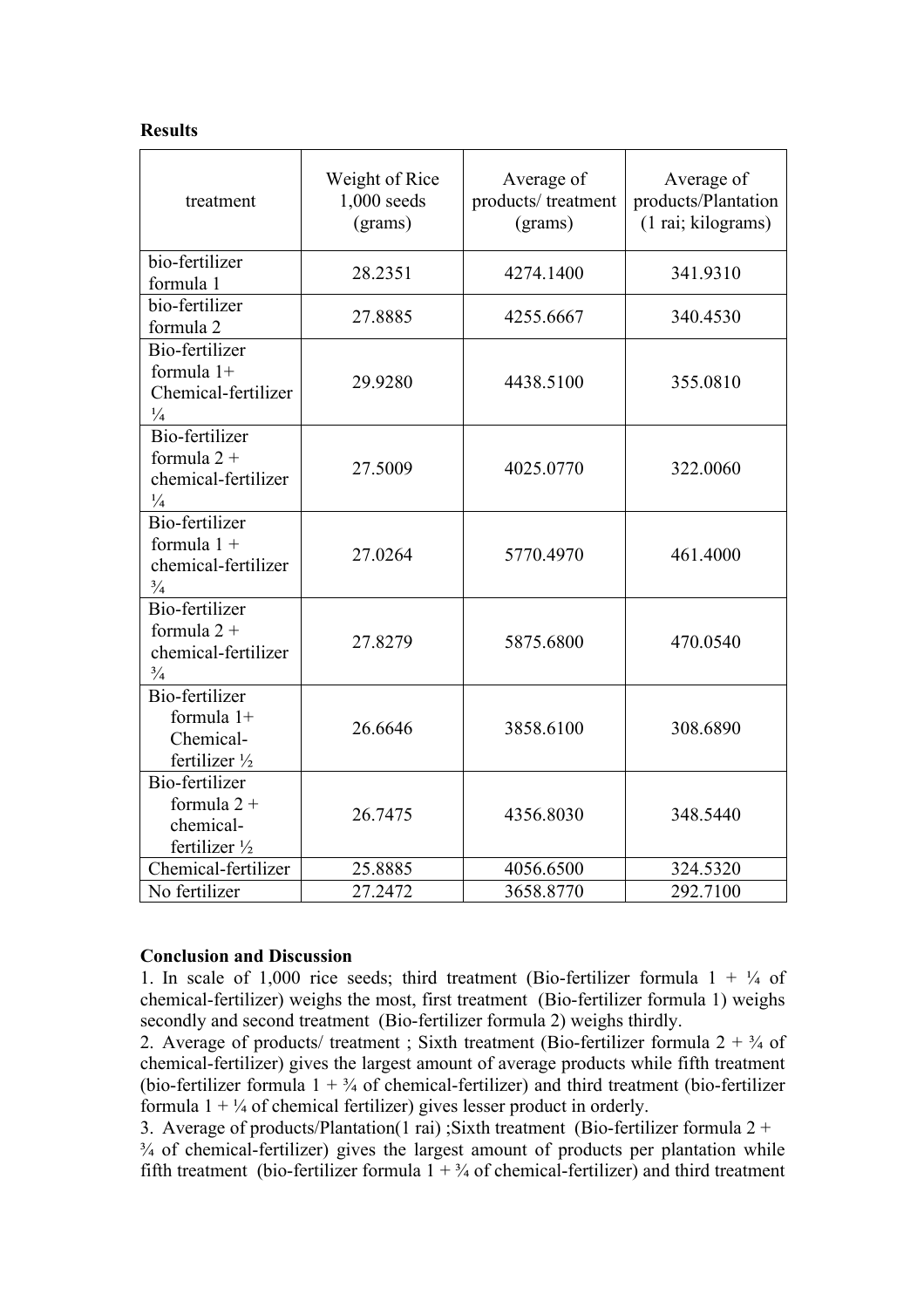(bio-fertilizer formula  $1 + \frac{1}{4}$  of chemical fertilizer) gives lesser products per plantation in orderly.

From the research's result, we found that bio-fertilizer in both formula have enough required nutrients for Pathum Thani 1 rice. They are high in Nitrogen because the materials that are used are also high in Nitrogen. Moreover, with the help of p.d.12, it numbers the bacteria that can also help increasing Nitrogen. This Nitrogen is good for making hormone that can speed up the growth of root and body of the plants. It is also help increasing the quality of dissolving nutrient in plants. As we used both formulas of fertilizer in rice paddles, the products and the weight of 1,000 rice seeds are higher than the treatment that used only chemical-fertilizer. However, according to this research, in order to increase the amount of products per plantation we should add  $\frac{1}{4}$  -  $\frac{3}{4}$  of chemical-fertilizer since the experiment plantations had long been used with chemical-fertilizer. So it is better to add chemical-fertilizer together with biofertilizer at first then gradually decrease chemical-fertilizer until we can eventually use only bio-fertilizer.

#### **Acknowledgements**

This study was supported by Thailand's Office of the Higher Education Commission.